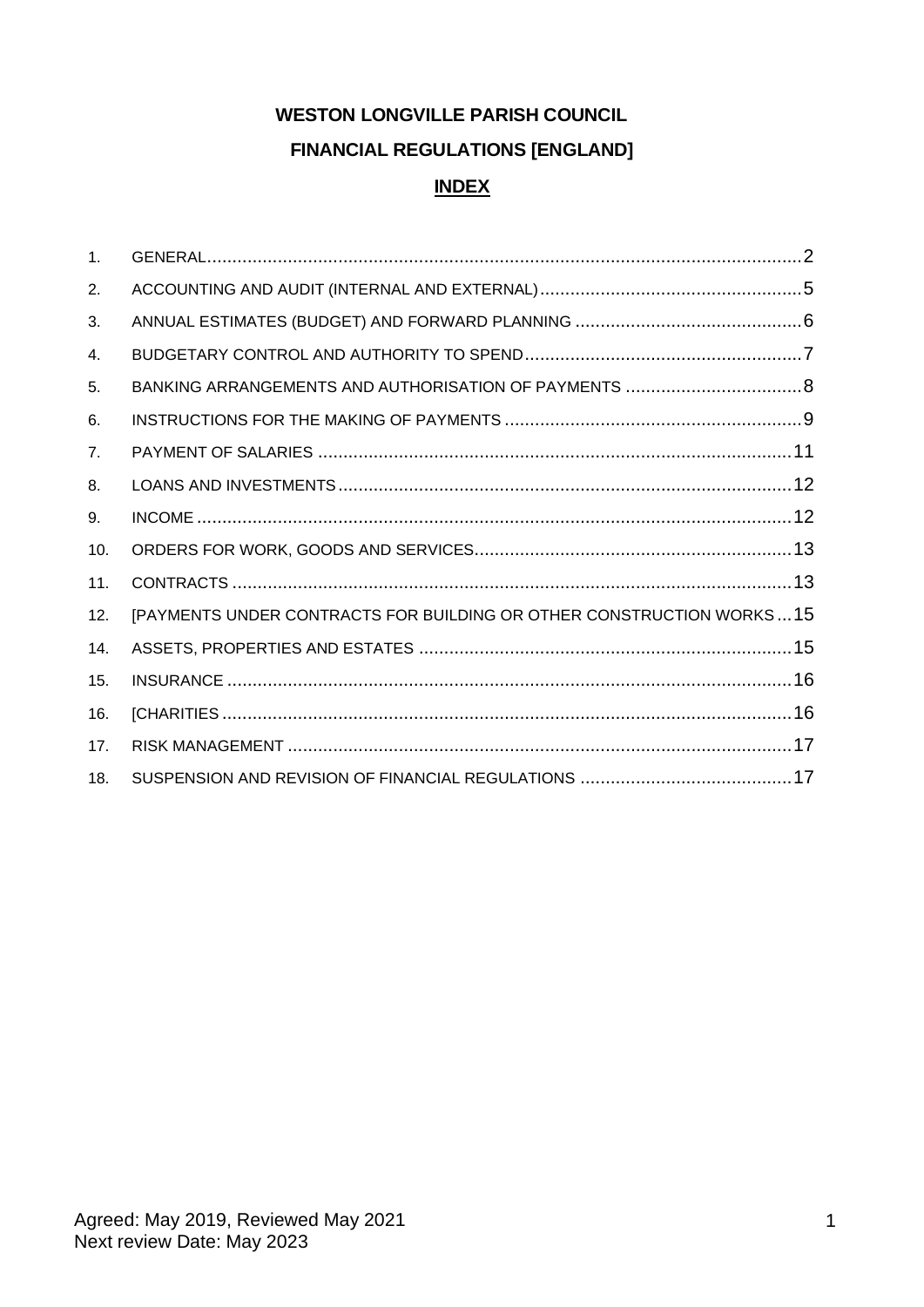These Financial Regulations were adopted by the Council at its Meeting held on 1 May 2018

#### <span id="page-1-0"></span>**1. GENERAL**

- 1.1. These financial regulations govern the conduct of financial management by the council and may only be amended or varied by resolution of the council. Financial regulations are one of the council's three governing policy documents providing procedural guidance for members and officers. Financial regulations must be observed in conjunction with the council's standing orders<sup>1</sup> and any individual financial regulations relating to contracts.
- 1.2. The council is responsible in law for ensuring that its financial management is adequate and effective and that the council has a sound system of internal control which facilitates the effective exercise of the council's functions, including arrangements for the management of risk.
- 1.3. The council's accounting control systems must include measures:
	- for the timely production of accounts;
	- that provide for the safe and efficient safeguarding of public money;
	- to prevent and detect inaccuracy and fraud; and
	- identifying the duties of officers.
- 1.4. These financial regulations demonstrate how the council meets these responsibilities and requirements.
- 1.5. At least once a year, prior to approving the Annual Governance Statement, the council must review the effectiveness of its system of internal control which shall be in accordance with proper practices.
- 1.6. Deliberate or wilful breach of these Regulations by an employee may give rise to disciplinary proceedings.
- 1.7. Members of Council are expected to follow the instructions within these Regulations and not to entice employees to breach them. Failure to follow instructions within these Regulations brings the office of councillor into disrepute.
- 1.8. The Responsible Financial Officer (RFO) holds a statutory office to be appointed by the council. The Clerk has been appointed as RFO for this council and these regulations will apply accordingly.
- 1.9. The RFO;
	- acts under the policy direction of the council;
	- administers the council's financial affairs in accordance with all Acts, Regulations and proper practices;

<sup>1</sup> Model standing orders for councils are available in Local Councils Explained © 2013 National Association of Local Councils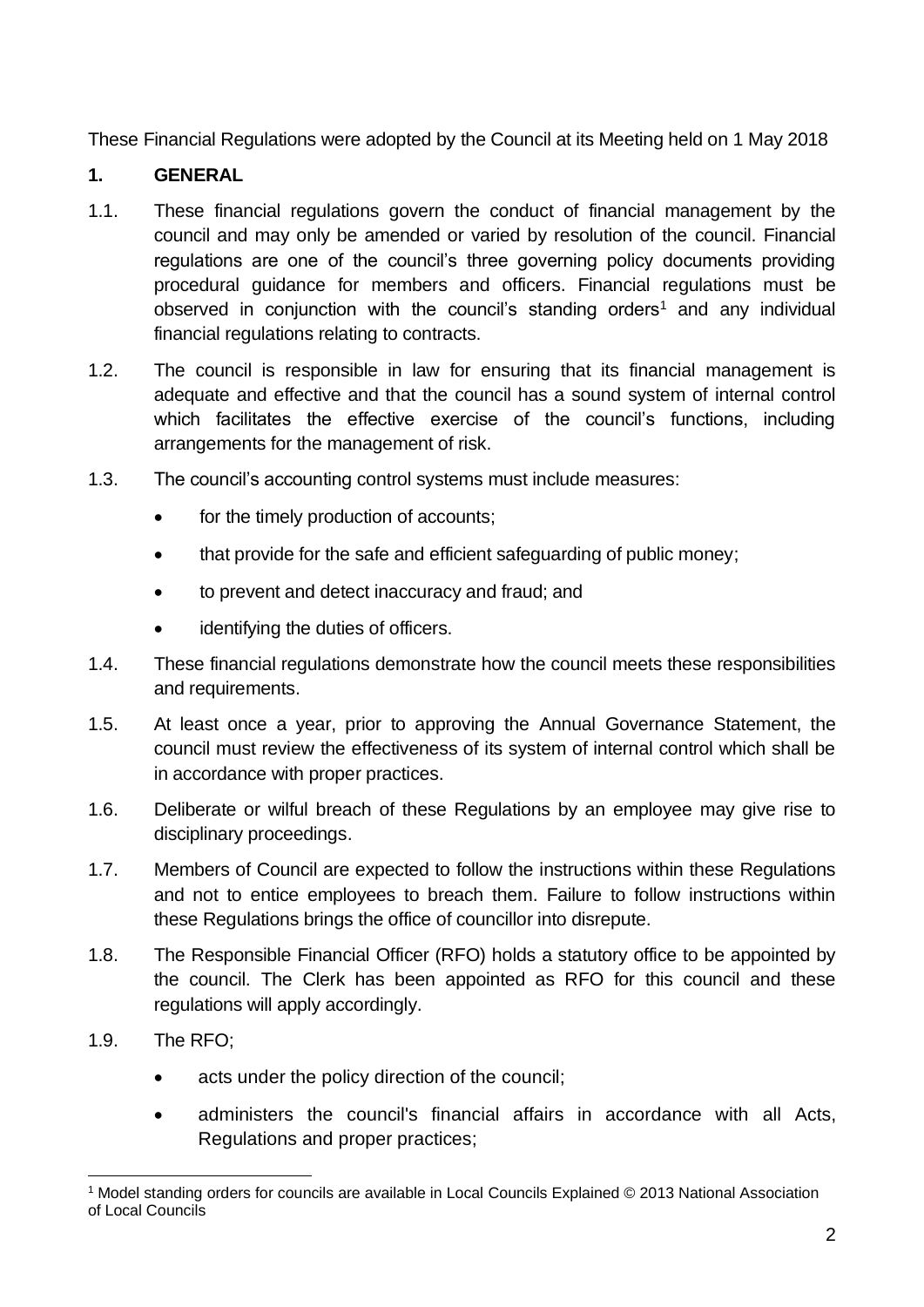- determines on behalf of the council its accounting records and accounting control systems;
- ensures the accounting control systems are observed;
- maintains the accounting records of the council up to date in accordance with proper practices;
- assists the council to secure economy, efficiency and effectiveness in the use of its resources; and
- produces financial management information as required by the council.
- 1.10. The accounting records determined by the RFO shall be sufficient to show and explain the council's transactions and to enable the RFO to ensure that any income and expenditure account and statement of balances, or record of receipts and payments and additional information, as the case may be, or management information prepared for the council from time to time comply with the Accounts and Audit Regulations.
- 1.11. The accounting records determined by the RFO shall in particular contain:
	- entries from day to day of all sums of money received and expended by the council and the matters to which the income and expenditure or receipts and payments account relate;
	- a record of the assets and liabilities of the council; and
	- wherever relevant, a record of the council's income and expenditure in relation to claims made, or to be made, for any contribution, grant or subsidy.
- 1.12. The accounting control systems determined by the RFO shall include:
	- procedures to ensure that the financial transactions of the council are recorded as soon as reasonably practicable and as accurately and reasonably as possible;
	- procedures to enable the prevention and detection of inaccuracies and fraud and the ability to reconstruct any lost records;
	- identification of the duties of officers dealing with financial transactions and division of responsibilities of those officers in relation to significant transactions;
	- procedures to ensure that uncollectable amounts, including any bad debts are not submitted to the council for approval to be written off except with the approval of the RFO and that the approvals are shown in the accounting records; and
	- measures to ensure that risk is properly managed.
- 1.13. The council is not empowered by these Regulations or otherwise to delegate certain specified decisions. In particular any decision regarding: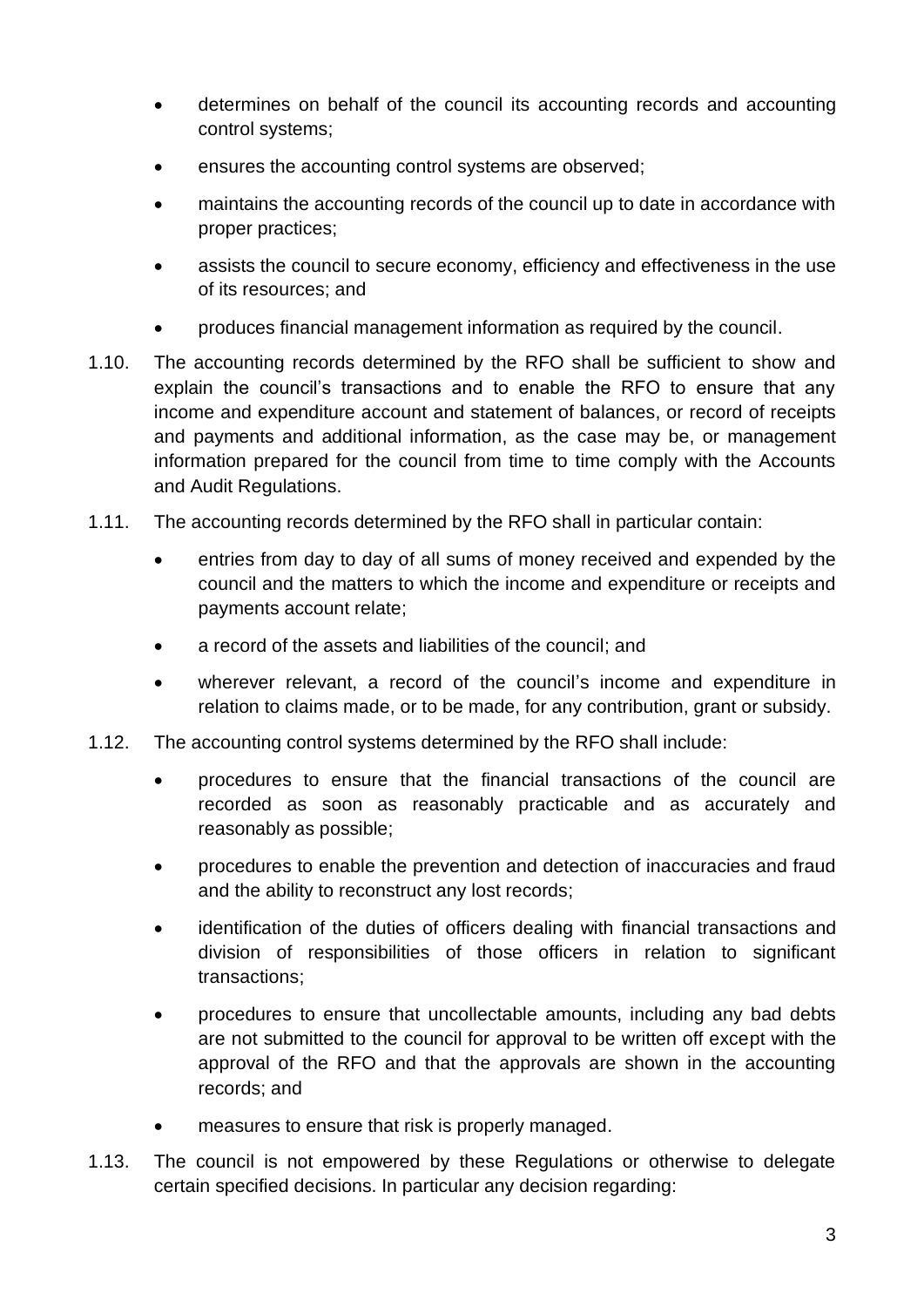- setting the final budget or the precept (council tax requirement);
- approving accounting statements;
- approving an annual governance statement;
- borrowing;
- writing off bad debts;
- declaring eligibility for the General Power of Competence; and
- addressing recommendations in any report from the internal or external auditors,

shall be a matter for the full council only.

- 1.14. In addition the council must:
	- determine and keep under regular review the bank mandate for all council bank accounts;
	- approve any grant or a single commitment in excess of £500; and
	- in respect of the annual salary for any employee have regard to recommendations about annual salaries of employees made by the relevant committee in accordance with its terms of reference.
- 1.15. In these financial regulations, references to the Accounts and Audit Regulations or 'the regulations' shall mean the regulations issued under the provisions of section 27 of the Audit Commission Act 1998, or any superseding legislation, and then in force unless otherwise specified.

<span id="page-3-0"></span>In these financial regulations the term 'proper practice' or 'proper practices' shall refer to guidance issued in *Governance and Accountability for Local Councils - a Practitioners' Guide (England)* issued by the Joint Practitioners Advisory Group (JPAG), available from the websites of NALC and the Society for Local Council Clerks (SLCC).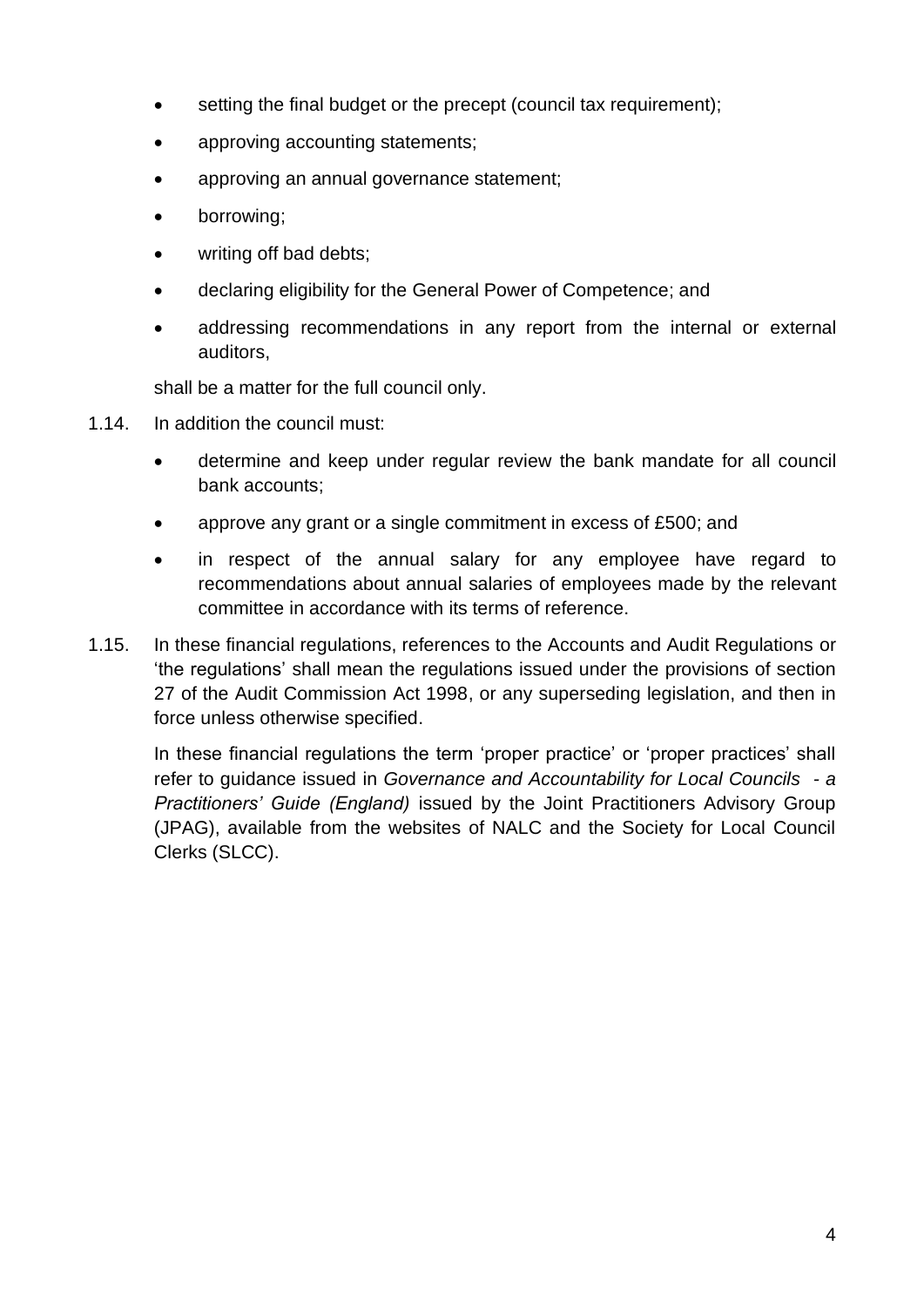# **2. ACCOUNTING AND AUDIT (INTERNAL AND EXTERNAL)**

- 2.1. All accounting procedures and financial records of the council shall be determined by the RFO in accordance with the Accounts and Audit Regulations, appropriate guidance and proper practices.
- 2.2. At least twice during the year, the Portfoilo Holder for Finance shall be appointed to verify bank reconciliations (for all accounts) produced by the RFO. The member shall sign the reconciliations and the original bank statements (or similar document) as evidence of verification. This activity shall on conclusion be reported, including any exceptions, to and noted by the council.
- 2.3. The RFO shall complete the annual statement of accounts, annual report, and any related documents of the council contained in the Annual Return (as specified in proper practices) as soon as practicable after the end of the financial year and having certified the accounts shall submit them and report thereon to the council within the timescales set by the Accounts and Audit Regulations.
- 2.4. The council shall ensure that there is an adequate and effective system of internal audit of its accounting records, and of its system of internal control in accordance with proper practices. Any officer or member of the council shall make available such documents and records as appear to the council to be necessary for the purpose of the audit and shall, as directed by the council, supply the RFO, internal auditor, or external auditor with such information and explanation as the council considers necessary for that purpose.
- 2.5. The internal auditor shall be appointed by and shall carry out the work in relation to internal controls required by the council in accordance with proper practices.
- 2.6. The internal auditor shall:
	- be competent and independent of the financial operations of the council;
	- report to council in writing, or in person, on a regular basis with a minimum of one annual written report during each financial year;
	- to demonstrate competence, objectivity and independence, be free from any actual or perceived conflicts of interest, including those arising from family relationships; and
	- have no involvement in the financial decision making, management or control of the council.
- 2.7. Internal or external auditors may not under any circumstances:
	- perform any operational duties for the council;
	- initiate or approve accounting transactions; or
	- direct the activities of any council employee, except to the extent that such employees have been appropriately assigned to assist the internal auditor.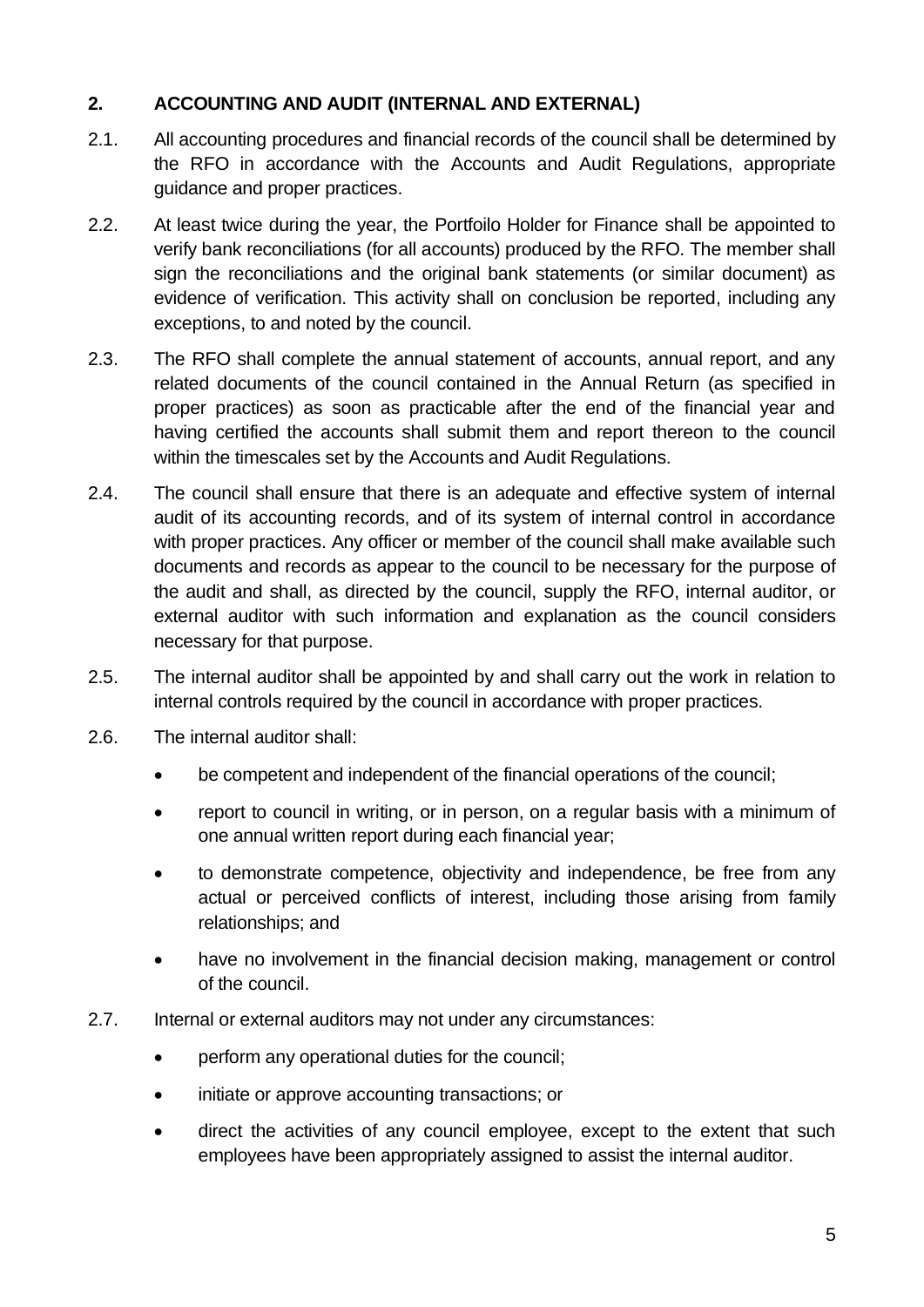- 2.8. For the avoidance of doubt, in relation to internal audit the terms 'independent' and 'independence' shall have the same meaning as is described in proper practices.
- 2.9. The RFO shall make arrangements for the exercise of electors' rights in relation to the accounts including the opportunity to inspect the accounts, books, and vouchers and display or publish any notices and statements of account required by Audit Commission Act 1998, or any superseding legislation, and the Accounts and Audit Regulations.
- 2.10. The RFO shall, without undue delay, bring to the attention of all councillors any correspondence or report from internal or external auditors.

#### <span id="page-5-0"></span>**3. ANNUAL ESTIMATES (BUDGET) AND FORWARD PLANNING**

- 3.1. Council shall review its forecast of revenue and capital receipts and payments. Having regard to the forecast, it shall thereafter formulate and submit proposals for the following financial year to the council not later than the end of November each year including any proposals for revising the forecast.
- 3.2. The RFO must each year, by no later than December, prepare detailed estimates of all receipts and payments including the use of reserves and all sources of funding for the following financial year in the form of a budget to be considered by council.
- 3.3. The council shall consider annual budget proposals in relation to the council's forecast of revenue and capital receipts and payments including recommendations for the use of reserves and sources of funding and update the forecast accordingly.
- 3.4. The council shall fix the precept (council tax requirement), and relevant basic amount of council tax to be levied for the ensuing financial year not later than by the end of January each year. The RFO shall issue the precept to the billing authority and shall supply each member with a copy of the approved annual budget.
- <span id="page-5-1"></span>3.5. The approved annual budget shall form the basis of financial control for the ensuing year.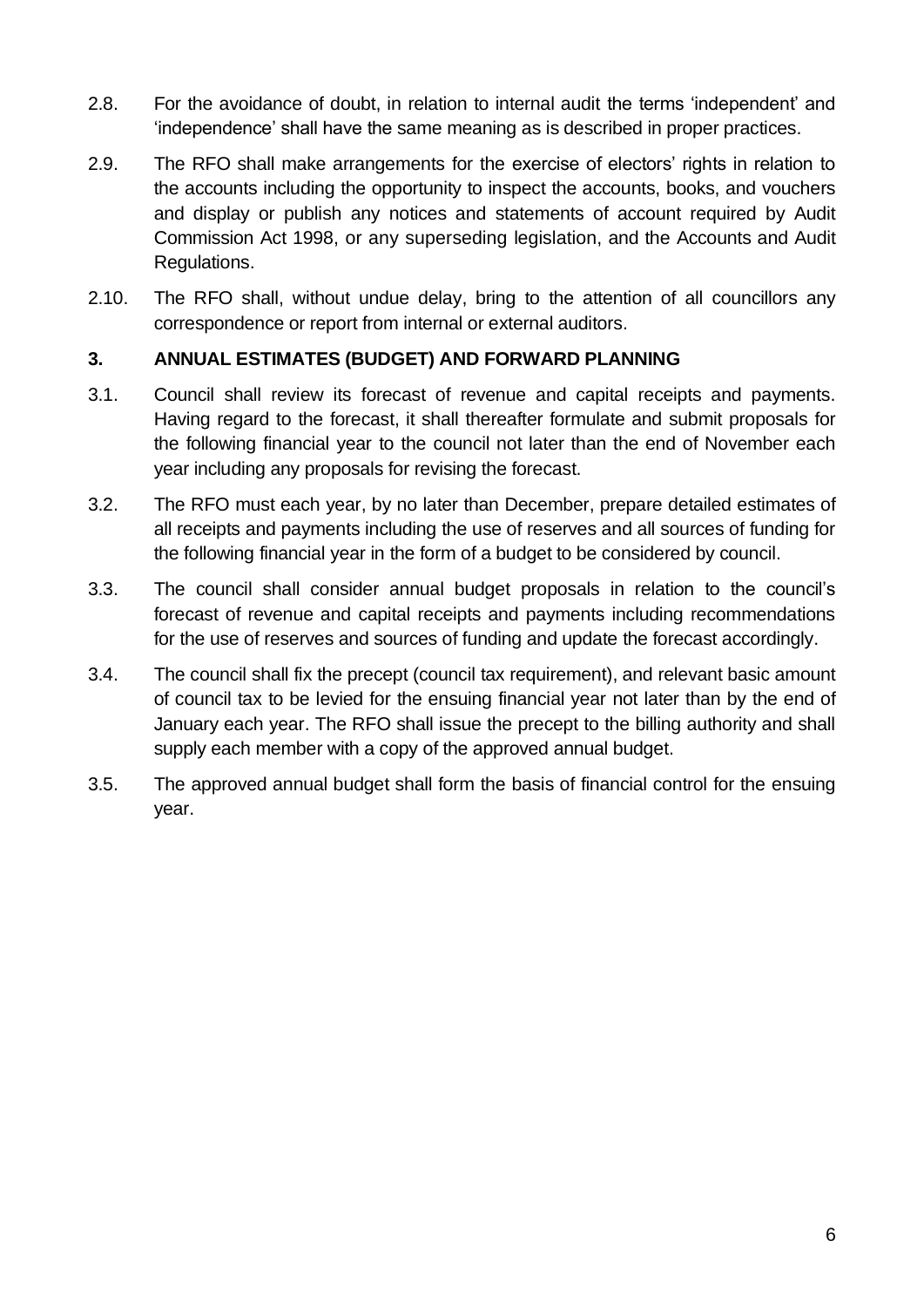#### **4. BUDGETARY CONTROL AND AUTHORITY TO SPEND**

- 4.1. Expenditure on revenue items may be authorised up to the amounts included for that class of expenditure in the approved budget. This authority is to be determined by:
	- the council for all items over £500;
	- the Clerk, in conjunction with Chairman of Council or Chairman of the appropriate committee, for any items below £500.

Such authority is to be evidenced by a minute or by an authorisation slip duly signed by the Clerk, and where necessary also by the Chairman.

Contracts may not be disaggregated to avoid controls imposed by these regulations.

- 4.2. No expenditure may be authorised that will exceed the amount provided in the revenue budget for that class of expenditure other than by resolution of the council, or duly delegated committee. During the budget year and with the approval of council having considered fully the implications for public services, unspent and available amounts may be moved to other budget headings or to an earmarked reserve as appropriate ('virement').
- 4.3. Unspent provisions in the revenue or capital budgets for completed projects shall not be carried forward to a subsequent year.
- 4.4. The salary budgets are to be reviewed at least annually for the following financial year and such review shall be evidenced by a hard copy schedule signed by the Clerk and the Chairman of Council or relevant committee. The RFO will inform committees of any changes impacting on their budget requirement for the coming year in good time.
- 4.5. In cases of extreme risk to the delivery of council services, the clerk may authorise revenue expenditure on behalf of the council which in the clerk's judgement it is necessary to carry out. Such expenditure includes repair, replacement or other work, whether or not there is any budgetary provision for the expenditure, subject to a limit of £500. The Clerk shall report such action to the chairman as soon as possible and to the council as soon as practicable thereafter.
- 4.6. No expenditure shall be authorised in relation to any capital project and no contract entered into or tender accepted involving capital expenditure unless the council is satisfied that the necessary funds are available and the requisite borrowing approval has been obtained.
- 4.7. All capital works shall be administered in accordance with the council's standing orders and financial regulations relating to contracts.
- 4.8. The RFO shall regularly provide the council with a statement of receipts and payments to date under each head of the budgets, comparing actual expenditure to the appropriate date against that planned as shown in the budget. These statements are to be prepared at least at the end of each financial quarter and shall show explanations of material variances. For this purpose "material" shall be in excess of £100 of the budget.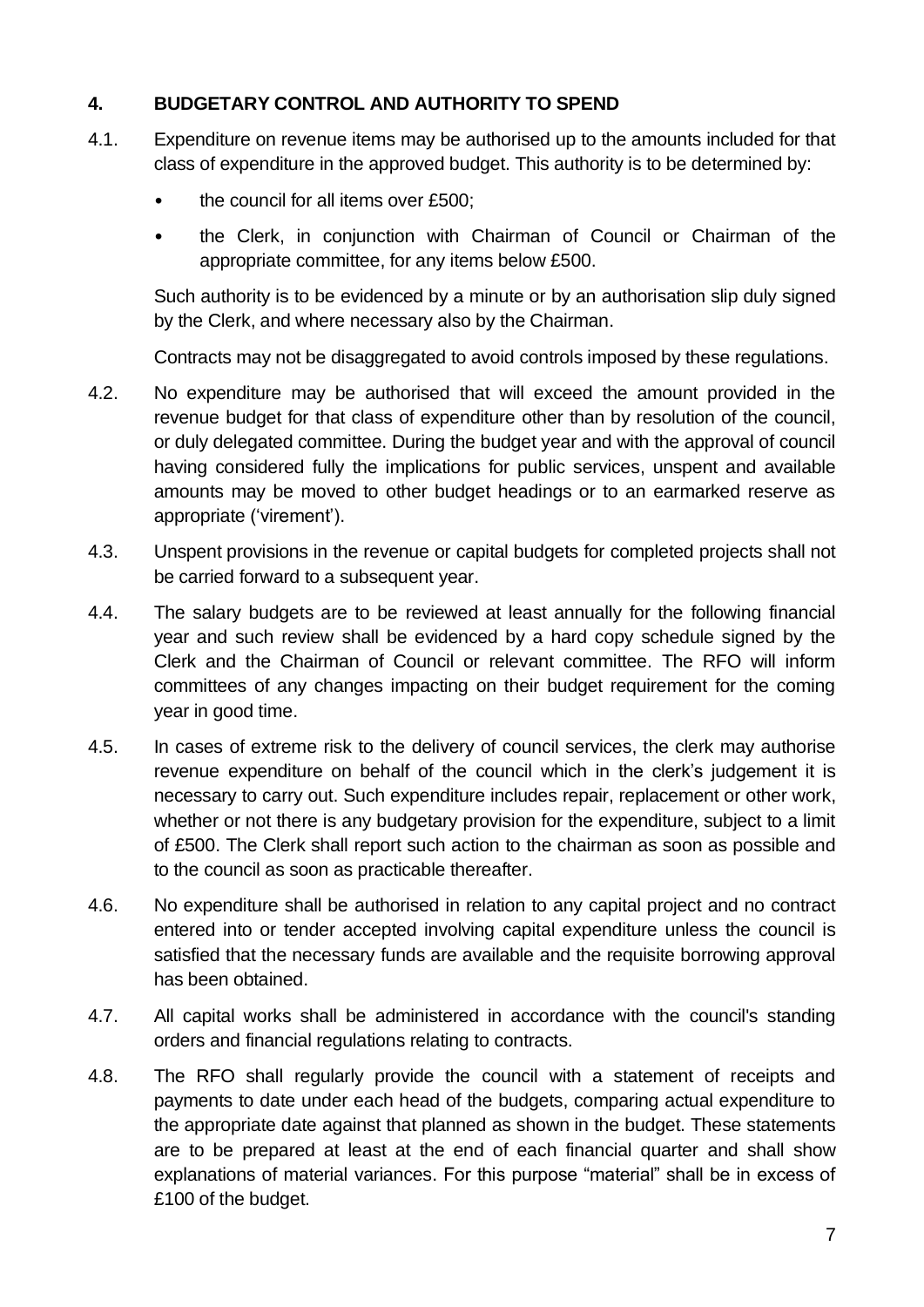4.9. Changes in earmarked reserves shall be approved by council as part of the budgetary control process.

#### <span id="page-7-0"></span>**5. BANKING ARRANGEMENTS AND AUTHORISATION OF PAYMENTS**

- 5.1. The council's banking arrangements, including the bank mandate, shall be made by the RFO and approved by the council; banking arrangements may not be delegated to a committee. They shall be regularly reviewed for safety and efficiency. \\
- 5.2. The RFO shall prepare a schedule of payments requiring authorisation, forming part of the Agenda for the Meeting and, together with the relevant invoices, present the schedule to council [or finance committee]. The council shall review the schedule for compliance and, having satisfied itself shall authorise payment by a resolution of the council. The approved schedule shall be ruled off and initialled by the Chairman. A detailed list of all payments shall be disclosed within or as an attachment to the minutes of the meeting at which payment was authorised. Personal payments (including salaries, wages, expenses and any payment made in relation to the termination of a contract of employment) may be summarised to remove public access to any personal information.
- 5.3. All invoices for payment shall be examined, verified and certified by the RFO to confirm that the work, goods or services to which each invoice relates has been received, carried out, examined and represents expenditure previously approved by the council.
- 5.4. The RFO shall examine invoices for arithmetical accuracy and analyse them to the appropriate expenditure heading. The RFO shall take all steps to pay all invoices submitted, and which are in order, at the next available council meeting.
- 5.5. The Clerk and RFO shall have delegated authority to authorise the payment of items only in the following circumstances:
	- a) If a payment is necessary to avoid a charge to interest under the Late Payment of Commercial Debts (Interest) Act 1998, and the due date for payment is before the next scheduled Meeting of council, where the Clerk and RFO certify that there is no dispute or other reason to delay payment, provided that a list of such payments shall be submitted to the next appropriate meeting of council;
	- b) An expenditure item authorised under 5.6 below (continuing contracts and obligations) provided that a list of such payments shall be submitted to the next appropriate meeting of council; or
	- c) fund transfers within the councils banking arrangements up to the sum of £5,000, provided that a list of such payments shall be submitted to the next appropriate meeting of council.
- 5.6. For each financial year the Clerk and RFO shall draw up a list of due payments which arise on a regular basis as the result of a continuing contract, statutory duty, or obligation (such as but not exclusively) Salaries, PAYE and NI, Superannuation Fund and regular maintenance contracts and the like for which council may authorise payment for the year provided that the requirements of regulation 4.1 (Budgetary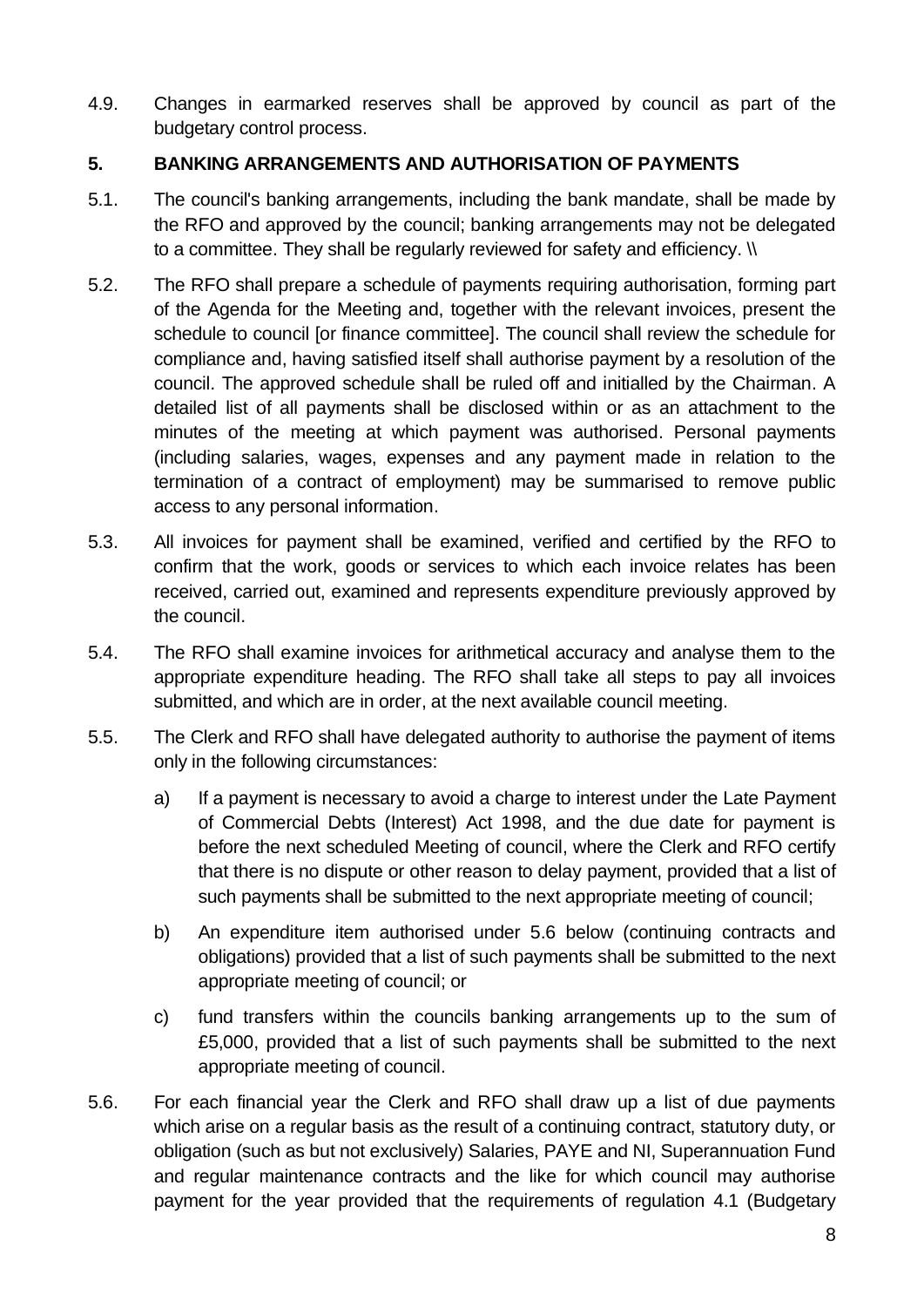Controls) are adhered to, provided also that a list of such payments shall be submitted to the next appropriate meeting of council.

- 5.7. A record of regular payments made under 5.6 above shall be drawn up and be signed by two members on each and every occasion when payment is authorised thus controlling the risk of duplicated payments being authorised and / or made.
- 5.8. Members are subject to the Code of Conduct that has been adopted by the council and shall comply with the Code and Standing Orders when a decision to authorise or instruct payment is made in respect of a matter in which they have a disclosable pecuniary or other interest, unless a dispensation has been granted.
- 5.9. The council will aim to rotate the duties of members in these Regulations so that onerous duties are shared out as evenly as possible over time.
- 5.10. Any changes in the recorded details of suppliers, such as bank account records, shall be approved in writing by a Member.

#### <span id="page-8-0"></span>**6. INSTRUCTIONS FOR THE MAKING OF PAYMENTS**

- 6.1. The council will make safe and efficient arrangements for the making of its payments.
- 6.2. Following authorisation under Financial Regulation 5 above, the council, or, if so delegated, the Clerk or RFO shall give instruction that a payment shall be made.
- 6.3. All payments shall be effected by cheque or other instructions to the council's bankers, or otherwise, in accordance with a resolution of council.
- 6.4. Cheques or orders for payment drawn on the bank account in accordance with the schedule as presented to council or committee shall be signed by two members of council in accordance with a resolution instructing that payment. A member who is a bank signatory, having a connection by virtue of family or business relationships with the beneficiary of a payment, should not, under normal circumstances, be a signatory to the payment in question.
- 6.5. To indicate agreement of the details shown on the cheque or order for payment with the counterfoil and the invoice or similar documentation, the signatories shall each also initial the cheque counterfoil.
- 6.6. Cheques or orders for payment shall not normally be presented for signature other than at a council or committee meeting (including immediately before or after such a meeting). Any signatures obtained away from such meetings shall be reported to the council at the next convenient meeting.
- 6.7. If thought appropriate by the council, payment for utility supplies (energy, telephone and water) and any National Non-Domestic Rates may be made by variable direct debit provided that the instructions are signed by two members and any payments are reported to council as made. The approval of the use of a variable direct debit shall be renewed by resolution of the council at least every two years.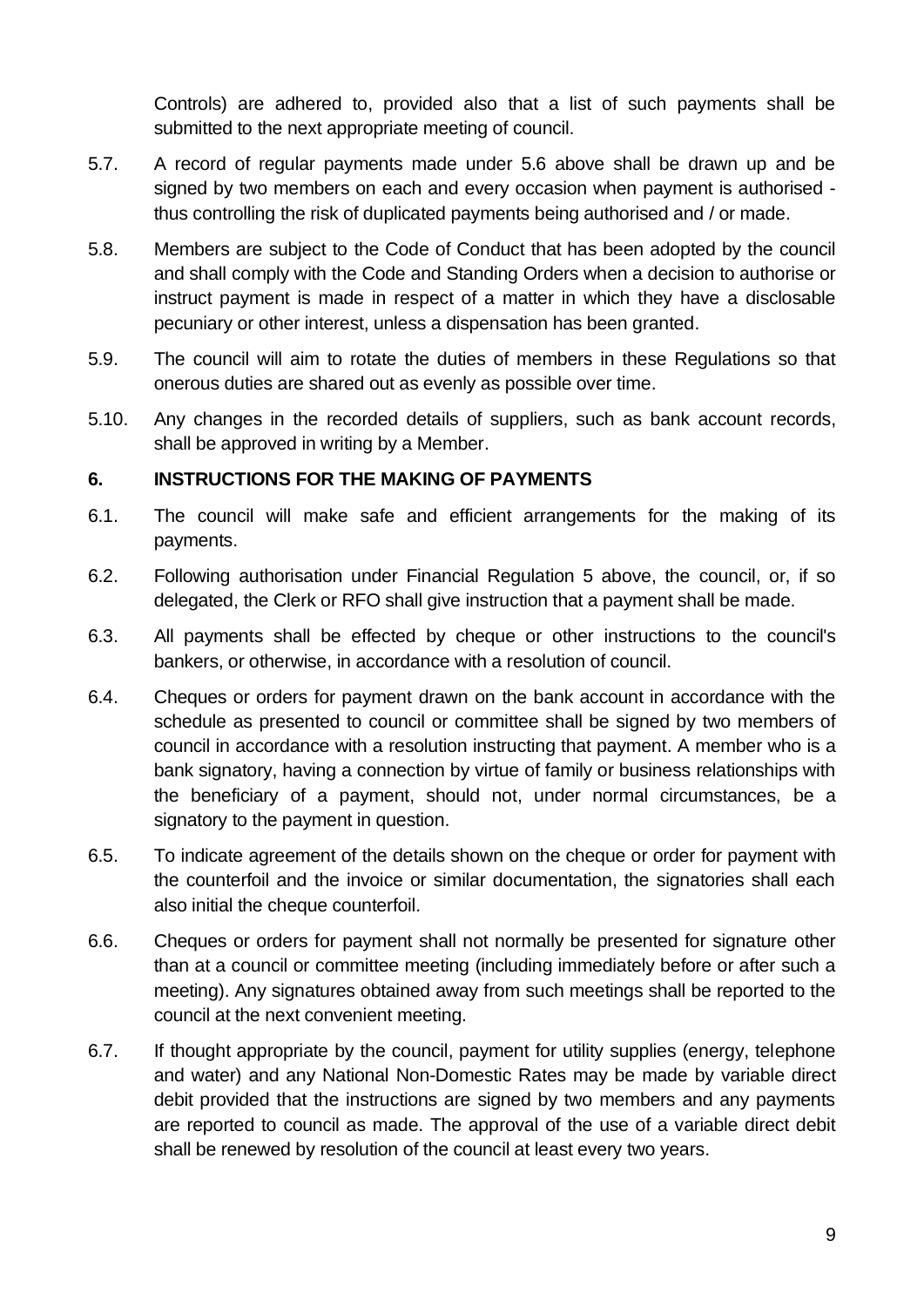- 6.8. If thought appropriate by the council, payment for certain items (principally salaries) may be made by banker's standing order provided that the instructions are signed, or otherwise evidenced by two members are retained and any payments are reported to council as made. The approval of the use of a banker's standing order shall be renewed by resolution of the council at least every two years.
- 6.9. If thought appropriate by the council, payment for certain items may be made by BACS or CHAPS methods provided that the instructions for each payment are signed, or otherwise evidenced, by two authorised bank signatories, are retained and any payments are reported to council as made. The approval of the use of BACS or CHAPS shall be renewed by resolution of the council at least every two years.
- 6.10. If thought appropriate by the council payment for certain items may be made by internet banking transfer provided evidence is retained showing which members approved the payment.
- 6.11. Where a computer requires use of a personal identification number (PIN) or other password(s), for access to the council's records on that computer, a note shall be made of the PIN and Passwords and shall be handed to and retained by the Chairman of Council in a sealed dated envelope. This envelope may not be opened other than in the presence of two other councillors. After the envelope has been opened, in any circumstances, the PIN and / or passwords shall be changed as soon as practicable. The fact that the sealed envelope has been opened, in whatever circumstances, shall be reported to all members immediately and formally to the next available meeting of the council. This will not be required for a member's personal computer used only for remote authorisation of bank payments.
- 6.12. No employee or councillor shall disclose any PIN or password, relevant to the working of the council or its bank accounts, to any person not authorised in writing by the council or a duly delegated committee.
- 6.13. Regular back-up copies of the records on any computer shall be made and shall be stored securely away from the computer in question, and preferably off site.
- 6.14. The council, and any members using computers for the council's financial business, shall ensure that anti-virus, anti-spyware and firewall software with automatic updates, together with a high level of security, is used.
- 6.15. Where internet banking arrangements are made with any bank, the Clerk shall be appointed as the Service Administrator. The bank mandate approved by the council shall identify a number of councillors who will be authorised to approve transactions on those accounts. The bank mandate will state clearly the amounts of payments that can be instructed by the use of the Service Administrator alone, or by the Service Administrator with a stated number of approvals.
- 6.16. Access to any internet banking accounts will be directly to the access page (which may be saved under "favourites"), and not through a search engine or e-mail link. Remembered or saved passwords facilities must not be used on any computer used for council banking work. Breach of this Regulation will be treated as a very serious matter under these regulations.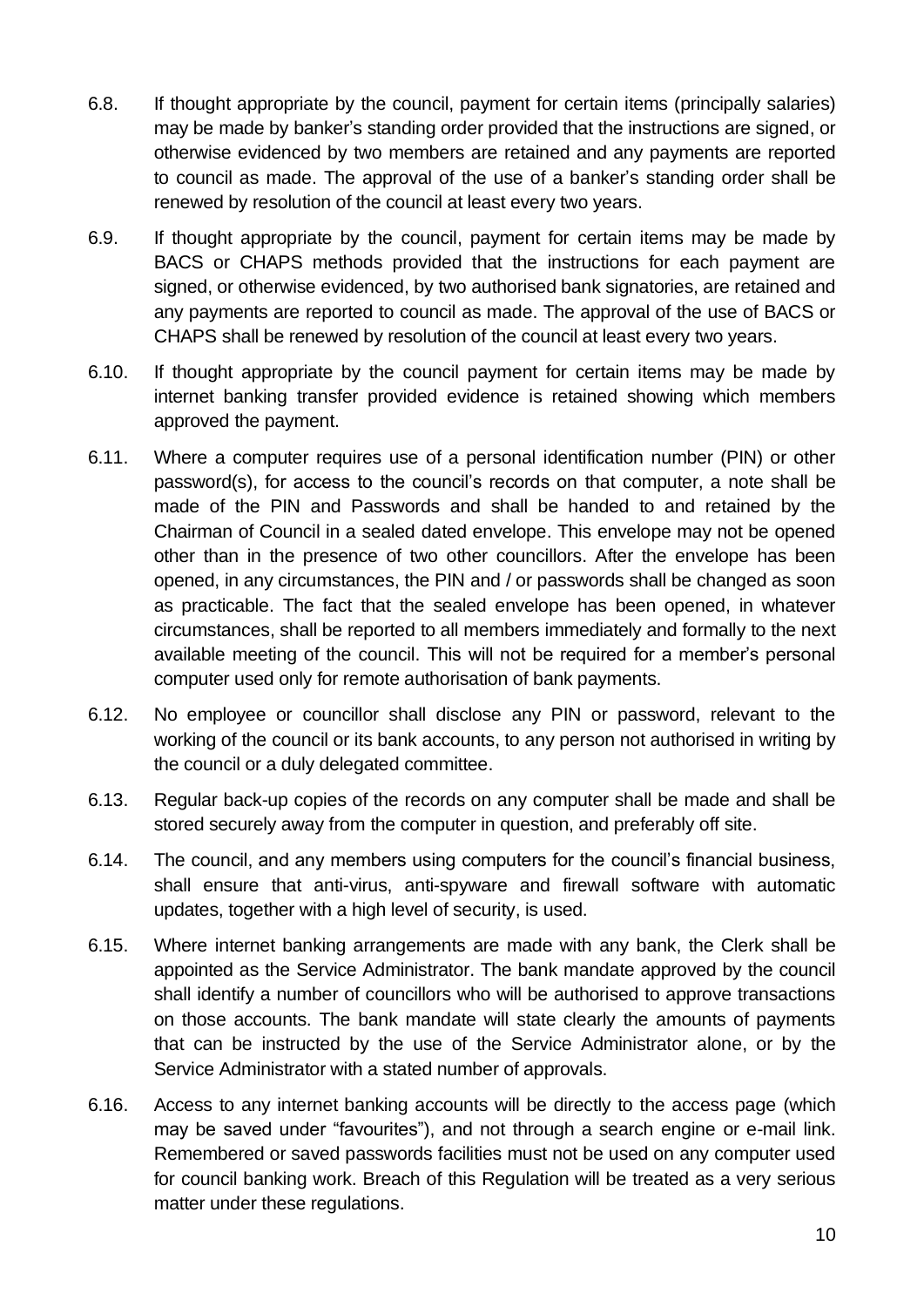- 6.17. Any Debit Card issued for use will be specifically restricted to the Clerk and will also be restricted to a single transaction maximum value of £500 unless authorised by council in writing before any order is placed.
- 6.18. A pre-paid debit card may be issued to employees with varying limits. These limits will be set by the council. Transactions and purchases made will be reported to the ccouncil and authority for topping-up shall be at the discretion of the council.
- 6.19. Any corporate credit card or trade card account opened by the council will be specifically restricted to use by the Clerk and shall be subject to automatic payment in full at each month-end.
- 6.20. The council will not maintain any form of cash float. All cash received must be banked intact. Any payments made in cash by the Clerk (for example for postage or minor stationery items shall be refunded on a regular basis, at least quarterly.

#### <span id="page-10-0"></span>**7. PAYMENT OF SALARIES**

- 7.1. As an employer, the council shall make arrangements to meet fully the statutory requirements placed on all employers by PAYE and National Insurance legislation. The payment of all salaries shall be made in accordance with payroll records and the rules of PAYE and National Insurance currently operating, and salary rates shall be as agreed by council, or duly delegated committee.
- 7.2. Payment of salaries and payment of deductions from salary such as may be required to be made for tax, national insurance and pension contributions, or similar statutory or discretionary deductions must be made in accordance with the payroll records and on the appropriate dates stipulated in employment contracts, provided that each payment is reported to the next available council meeting, as set out in these regulations above.
- 7.3. No changes shall be made to any employee's pay, emoluments, or terms and conditions of employment without the prior consent of the council.
- 7.4. Each and every payment to employees of net salary and to the appropriate creditor of the statutory and discretionary deductions shall be recorded in a separate confidential record (confidential cash book). This confidential record is not open to inspection or review (under the Freedom of Information Act 2000 or otherwise) other than:
	- a) by any councillor who can demonstrate a need to know;
	- b) by the internal auditor;
	- c) by the external auditor; or
	- d) by any person authorised under Audit Commission Act 1998, or any superseding legislation.
- 7.5. The total of such payments in each calendar month shall be reported with all other payments as made as may be required under these Financial Regulations, to ensure that only payments due for the period have actually been paid.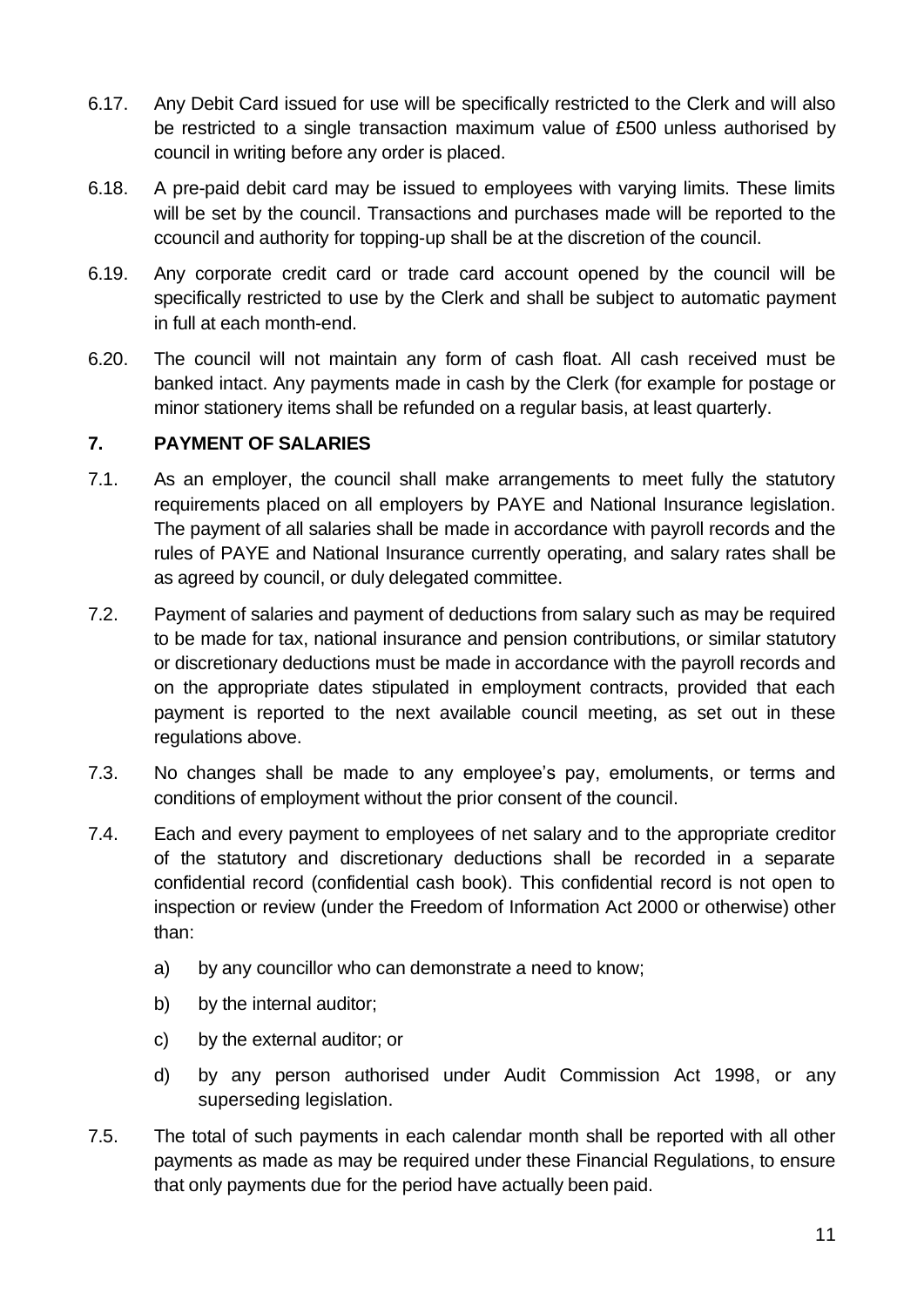- 7.6. An effective system of personal performance management should be maintained for the senior officers.
- 7.7. Any termination payments shall be supported by a clear business case and reported to the council. Termination payments shall only be authorised by council.
- 7.8. Before employing interim staff the council must consider a full business case.

# <span id="page-11-0"></span>**8. LOANS AND INVESTMENTS**

- 8.1. All borrowings shall be effected in the name of the council, after obtaining any necessary borrowing approval. Any application for borrowing approval shall be approved by Council as to terms and purpose. The application for borrowing approval, and subsequent arrangements for the loan shall only be approved by full council.
- 8.2. Any financial arrangement which does not require formal borrowing approval from the Secretary of State (such as Hire Purchase or Leasing of tangible assets) shall be subject to approval by the full council. In each case a report in writing shall be provided to council in respect of value for money for the proposed transaction.
- 8.3. The council will arrange with the council's banks and investment providers for the sending of a copy of each statement of account to the Chairman of the council at the same time as one is issued to the Clerk or RFO.
- 8.4. All loans and investments shall be negotiated in the name of the council and shall be for a set period in accordance with council policy.
- 8.5. The council shall consider the need for an Investment Strategy and Policy which, if drawn up, shall be in accordance with relevant regulations, proper practices and guidance.
- 8.6. All investments of money under the control of the council shall be in the name of the council.
- 8.7. All investment certificates and other documents relating thereto shall be retained in the custody of the RFO.
- 8.8. Payments in respect of short term or long term investments, including transfers between bank accounts held in the same bank, or branch, shall be made in accordance with Regulation 5 (Authorisation of payments) and Regulation 6 (Instructions for payments).

# <span id="page-11-1"></span>**9. INCOME**

- 9.1. The collection of all sums due to the council shall be the responsibility of and under the supervision of the RFO.
- 9.2. Particulars of all charges to be made for work done, services rendered or goods supplied shall be agreed annually by the council, notified to the RFO and the RFO shall be responsible for the collection of all accounts due to the council.
- 9.3. The council will review all fees and charges at least annually, following a report of the Clerk.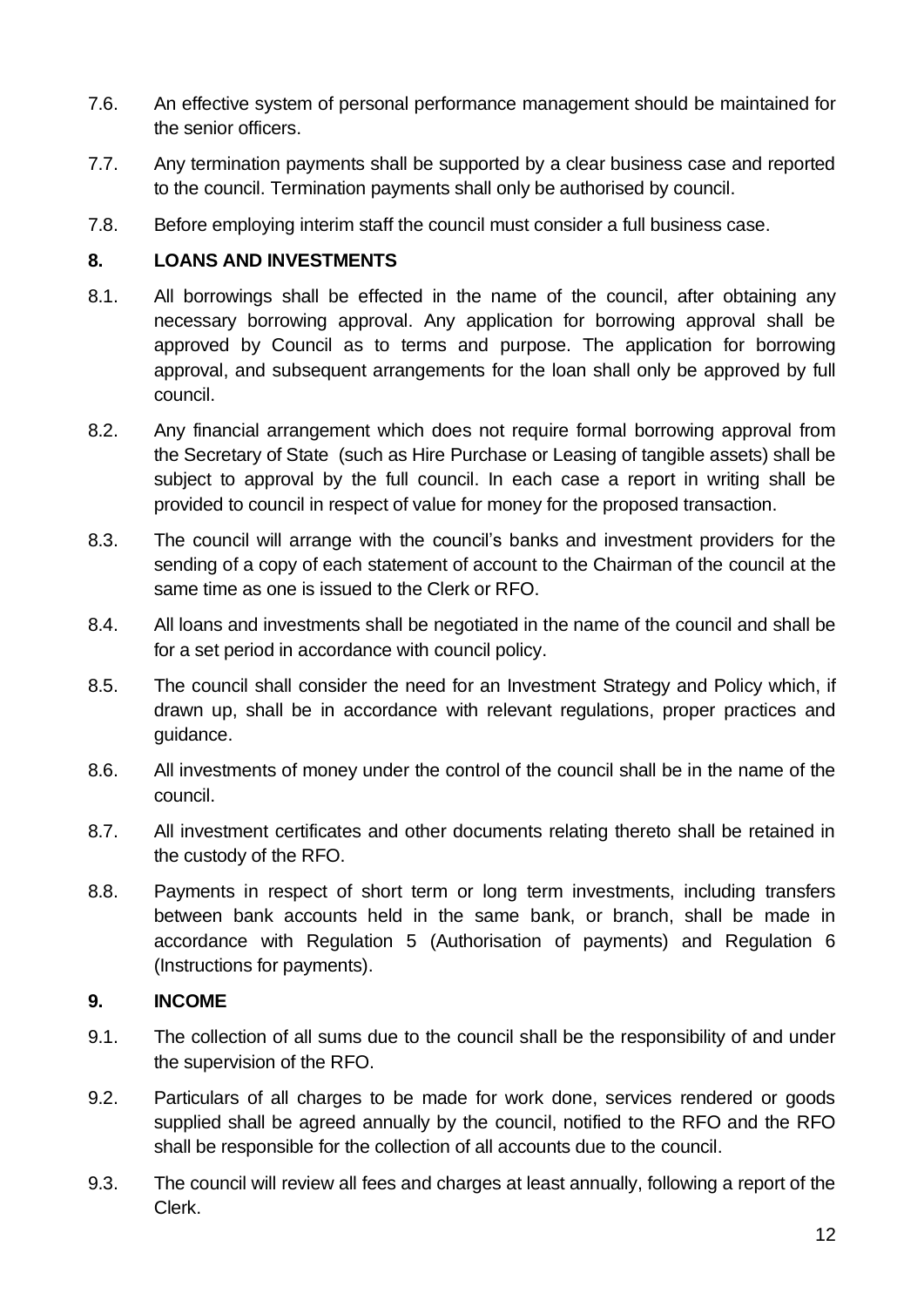- 9.4. Any sums found to be irrecoverable and any bad debts shall be reported to the council and shall be written off in the year.
- 9.5. All sums received on behalf of the council shall be banked intact as directed by the RFO. In all cases, all receipts shall be deposited with the council's bankers with such frequency as the RFO considers necessary.
- 9.6. The origin of each receipt shall be entered on the paying-in slip.
- 9.7. Personal cheques shall not be cashed out of money held on behalf of the council.
- 9.8. The RFO shall promptly complete any VAT Return that is required. Any repayment claim due in accordance with VAT Act 1994 section 33 shall be made at least annually coinciding with the financial year end.
- 9.9. Where any significant sums of cash are regularly received by the council, the RFO shall take such steps as are agreed by the council to ensure that more than one person is present when the cash is counted in the first instance, that there is a reconciliation to some form of control such as ticket issues, and that appropriate care is taken in the security and safety of individuals banking such cash.
- 9.10. Any income arising which is the property of a charitable trust shall be paid into a charitable bank account. Instructions for the payment of funds due from the charitable trust to the council (to meet expenditure already incurred by the authority) will be given by the Managing Trustees of the charity meeting separately from any council meeting (see also Regulation 16 below).

#### <span id="page-12-0"></span>**10. ORDERS FOR WORK, GOODS AND SERVICES**

- 10.1. An official order or letter shall be issued for all work, goods and services unless a formal contract is to be prepared or an official order would be inappropriate. Copies of orders shall be retained.
- 10.2. Order books shall be controlled by the RFO.
- 10.3. All members and officers are responsible for obtaining value for money at all times. An officer issuing an official order shall ensure as far as reasonable and practicable that the best available terms are obtained in respect of each transaction, usually by obtaining three or more quotations or estimates from appropriate suppliers, subject to any *de minimis* provisions in Regulation 11.1 below.
- 10.4. A member may not issue an official order or make any contract on behalf of the council.
- 10.5. The RFO shall verify the lawful nature of any proposed purchase before the issue of any order, and in the case of new or infrequent purchases or payments, the RFO shall ensure that the statutory authority shall be reported to the meeting at which the order is approved so that the minutes can record the power being used.

#### <span id="page-12-1"></span>**11. CONTRACTS**

11.1. Procedures as to contracts are laid down as follows: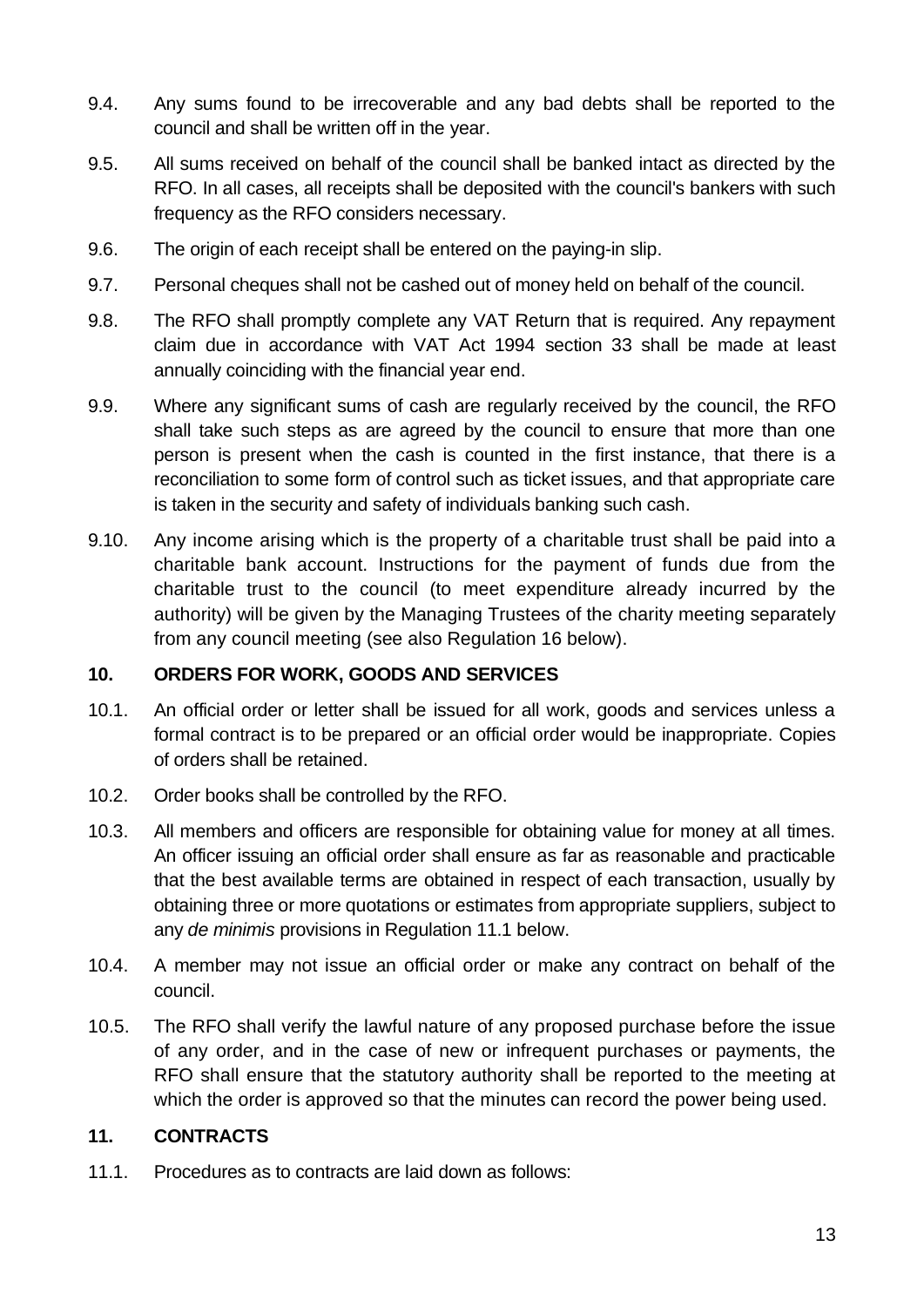- a. Every contract shall comply with these financial regulations, and no exceptions shall be made otherwise than in an emergency provided that this regulation need not apply to contracts which relate to items (i) to (vi) below:
	- i. for the supply of gas, electricity, water, sewerage and telephone services;
	- ii. for specialist services such as are provided by solicitors, accountants, surveyors and planning consultants;
	- iii. for work to be executed or goods or materials to be supplied which consist of repairs to or parts for existing machinery or equipment or plant;
	- iv. for work to be executed or goods or materials to be supplied which constitute an extension of an existing contract by the council;
	- v. for additional audit work of the external auditor up to an estimated value of £500 (in excess of this sum the Clerk and RFO shall act after consultation with the Chairman and Vice Chairman of council); and
	- vi. for goods or materials proposed to be purchased which are proprietary articles and / or are only sold at a fixed price.
- b. Where the council intends to procure or award a public supply contract, public service contract or public works contract as defined by The Public Contracts Regulations 2015 ("the Regulations") which is valued at £25,000 or more, the council shall comply with the relevant requirements of the Regulations<sup>2</sup>.
- c. The full requirements of The Regulations, as applicable, shall be followed in respect of the tendering and award of a public supply contract, public service contract or public works contract which exceed thresholds in The Regulations set by the Public Contracts Directive 2014/24/EU (which may change from time to time)<sup>3</sup>.
- d. When applications are made to waive financial regulations relating to contracts to enable a price to be negotiated without competition the reason shall be embodied in a recommendation to the council.
- e. Such invitation to tender shall state the general nature of the intended contract and the Clerk shall obtain the necessary technical assistance to prepare a specification in appropriate cases. The invitation shall in addition state that tenders must be addressed to the Clerk in the ordinary course of post. Each tendering firm shall be supplied with a specifically marked envelope in which the tender is to be sealed and remain sealed until the prescribed date for opening tenders for that contract.
- f. All sealed tenders shall be opened at the same time on the prescribed date by the Clerk in the presence of at least one member of council.

<sup>&</sup>lt;sup>2</sup> The Regulations require councils to use the Contracts Finder website to advertise contract opportunities, set out the procedures to be followed in awarding new contracts and to publicise the award of new contracts <sup>3</sup> Thresholds currently applicable are:

a. For public supply and public service contracts 209,000 Euros (£164,176)

b. For public works contracts 5,225,000 Euros (£4,104,394)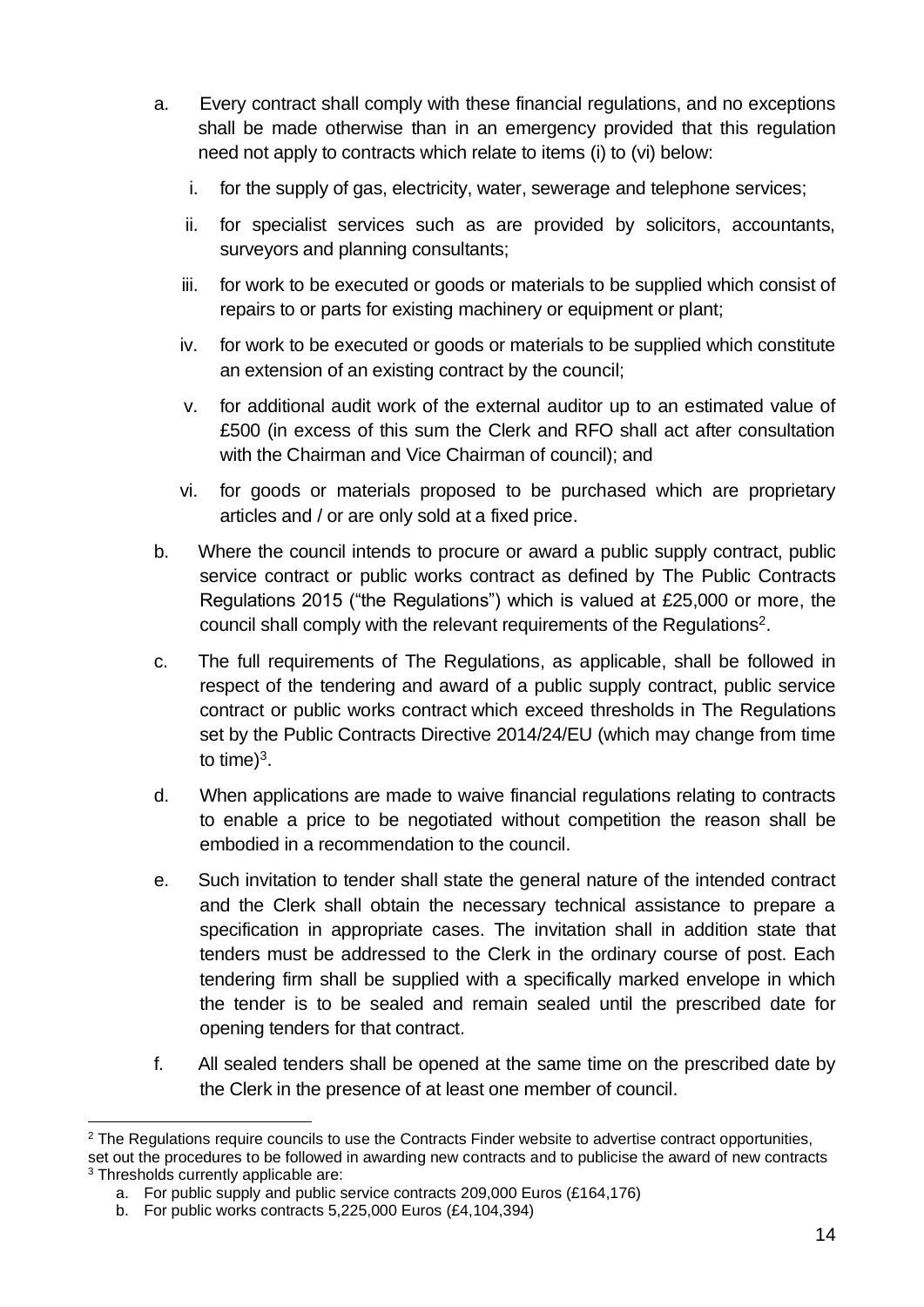- g. Any invitation to tender issued under this regulation shall be subject to Standing Orders 18 <sup>4</sup> and shall refer to the terms of the Bribery Act 2010.
- h. When it is to enter into a contract of less than £25,000 in value for the supply of goods or materials or for the execution of works or specialist services other than such goods, materials, works or specialist services as are excepted as set out in paragraph (a) the Clerk or RFO shall obtain 3 quotations (priced descriptions of the proposed supply); where the value is below [£3,000] and above £100 the Clerk or RFO shall strive to obtain 3 estimates. Otherwise, Regulation 10.3 above shall apply.
	- i. The council shall not be obliged to accept the lowest or any tender, quote or estimate.
	- j. Should it occur that the council, or duly delegated committee, does not accept any tender, quote or estimate, the work is not allocated and the council requires further pricing, provided that the specification does not change, no person shall be permitted to submit a later tender, estimate or quote who was present when the original decision making process was being undertaken.

# <span id="page-14-0"></span>**12. PAYMENTS UNDER CONTRACTS FOR BUILDING OR OTHER CONSTRUCTION WORKS (PUBLIC WORKS CONTRACTS)**

- 12.1. Payments on account of the contract sum shall be made within the time specified in the contract by the RFO upon authorised certificates of the architect or other consultants engaged to supervise the contract (subject to any percentage withholding as may be agreed in the particular contract).
- 12.2. Where contracts provide for payment by instalments the RFO shall maintain a record of all such payments. In any case where it is estimated that the total cost of work carried out under a contract, excluding agreed variations, will exceed the contract sum of 5% or more a report shall be submitted to the council.
- 12.3. Any variation to a contract or addition to or omission from a contract must be approved by the council and Clerk to the contractor in writing, the council being informed where the final cost is likely to exceed the financial provision.]

# <span id="page-14-1"></span>**13. ASSETS, PROPERTIES AND ESTATES**

13.1. The Clerk shall make appropriate arrangements for the custody of all title deeds and Land Registry Certificates of properties held by the council. The RFO shall ensure a record is maintained of all properties held by the council, recording the location, extent, plan, reference, purchase details, nature of the interest, tenancies granted, rents payable and purpose for which held in accordance with Accounts and Audit Regulations.

<sup>4</sup> Based on NALC's model standing order 18d in Local Councils Explained © 2013 National Association of Local Councils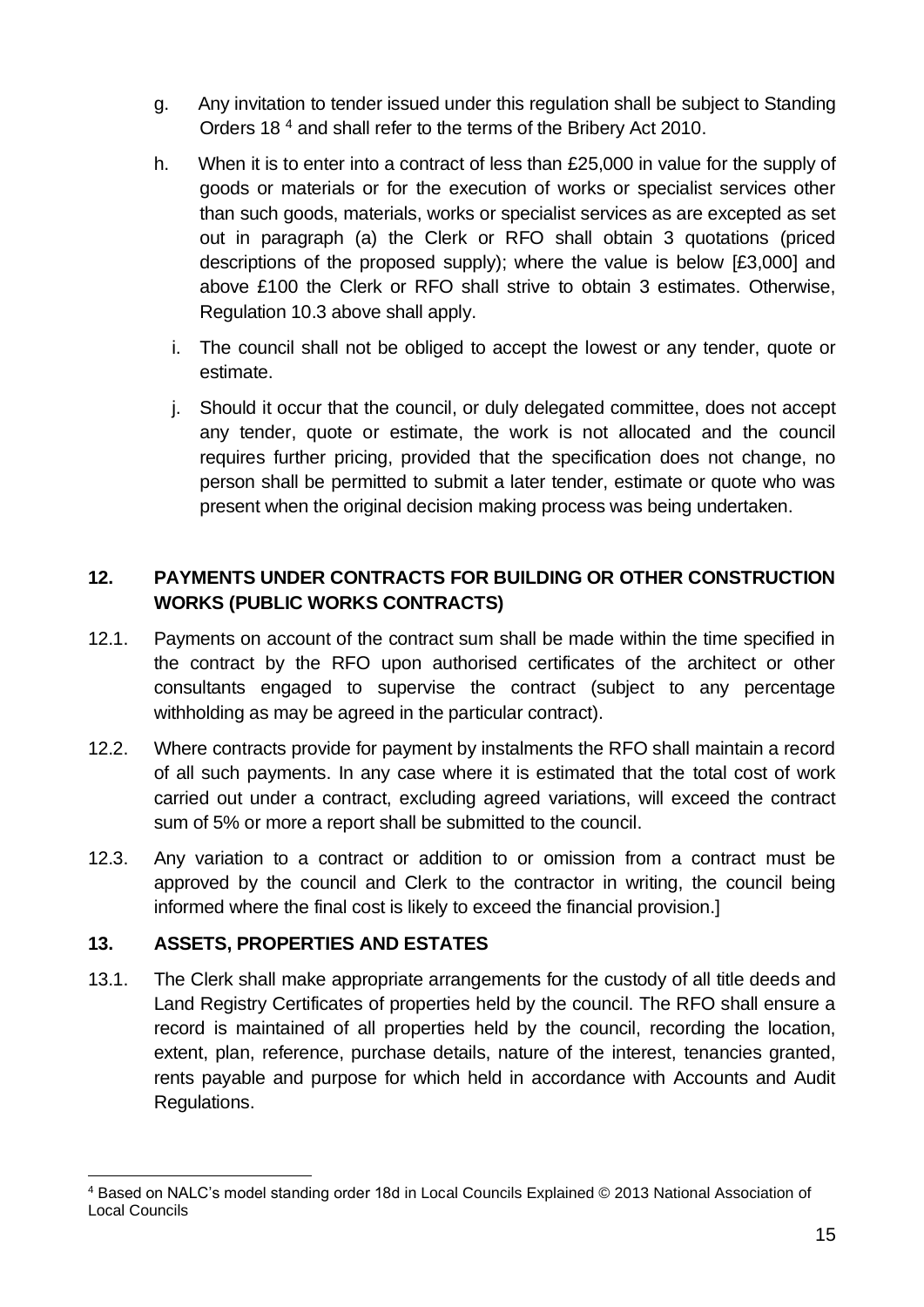- 13.2. No tangible moveable property shall be purchased or otherwise acquired, sold, leased or otherwise disposed of, without the authority of the council, together with any other consents required by law, save where the estimated value of any one item of tangible movable property does not exceed £250.
- 13.3. No real property (interests in land) shall be sold, leased or otherwise disposed of without the authority of the council, together with any other consents required by law. In each case a report in writing shall be provided to council in respect of valuation and surveyed condition of the property (including matters such as planning permissions and covenants) together with a proper business case (including an adequate level of consultation with the electorate).
- 13.4. No real property (interests in land) shall be purchased or acquired without the authority of the full council. In each case a report in writing shall be provided to council in respect of valuation and surveyed condition of the property (including matters such as planning permissions and covenants) together with a proper business case (including an adequate level of consultation with the electorate).
- 13.5. Subject only to the limit set in Regulation 13.2 above, no tangible moveable property shall be purchased or acquired without the authority of the full council. In each case a report in writing shall be provided to council with a full business case.
- 13.6. The RFO shall ensure that an appropriate and accurate Register of Assets and Investments is kept up to date. The continued existence of tangible assets shown in the Register shall be verified at least annually, possibly in conjunction with a health and safety inspection of assets.

# <span id="page-15-0"></span>**14. INSURANCE**

- 14.1. Following the annual risk assessment (per Regulation 17), the RFO shall effect all insurances and negotiate all claims on the council's insurers.
- 14.2. The RFO shall keep a record of all insurances effected by the council and the property and risks covered thereby and annually review it.
- 14.3. The RFO shall be notified of any loss liability or damage or of any event likely to lead to a claim, and shall report these to council at the next available meeting.
- 14.4. All appropriate members and employees of the council shall be included in a suitable form of security or fidelity guarantee insurance which shall cover the maximum risk exposure as determined [annually] by the council, or duly delegated committee.

# <span id="page-15-1"></span>**15. CHARITIES**

15.1. Where the council is sole managing trustee of a charitable body the Clerk shall ensure that separate accounts are kept of the funds held on charitable trusts and separate financial reports made in such form as shall be appropriate, in accordance with Charity Law and legislation, or as determined by the Charity Commission. The Clerk and RFO shall arrange for any audit or independent examination as may be required by Charity Law or any Governing Document.